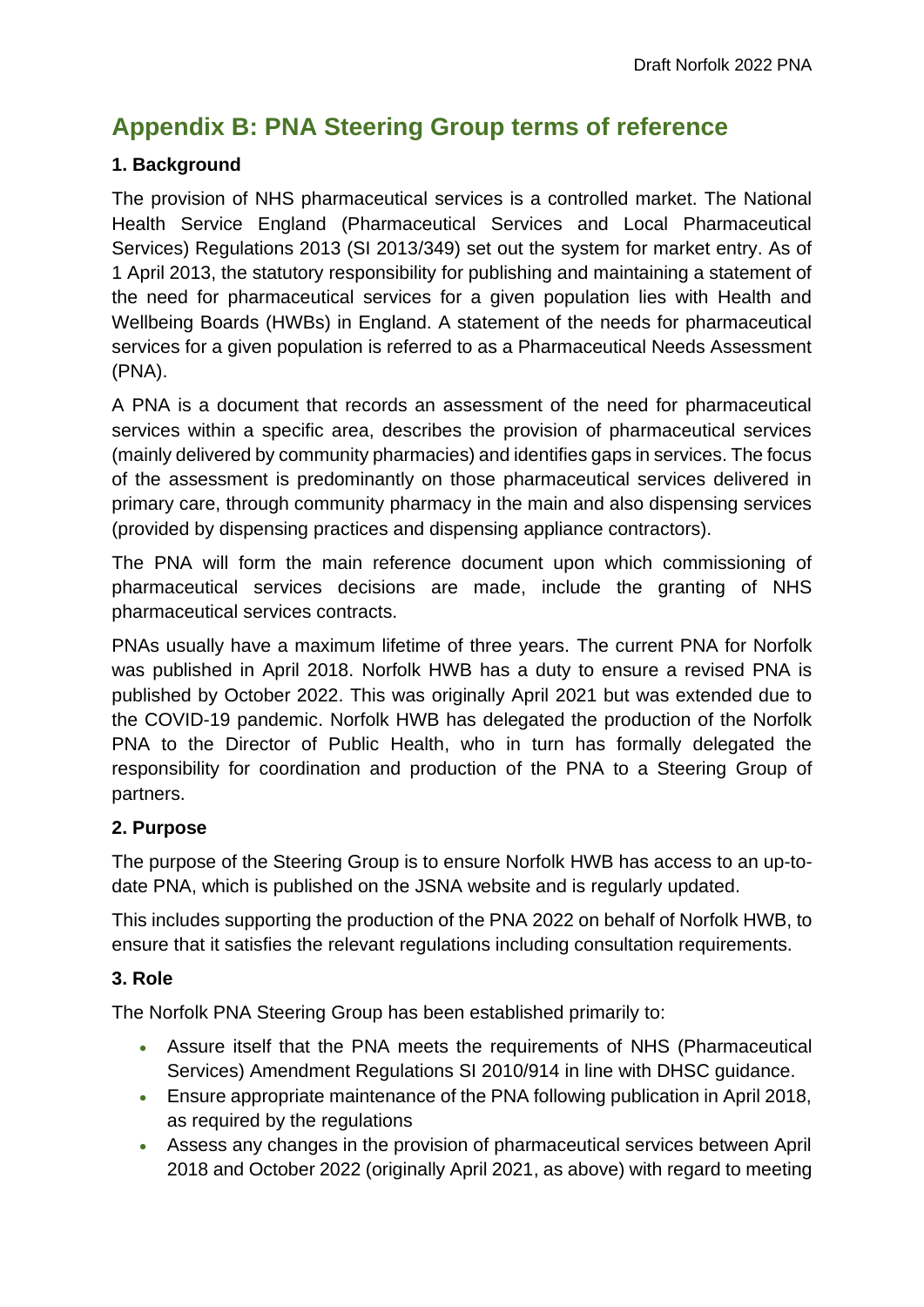population needs, and advise the HWB whether these represent significant change to the published PNA from April 2018.

- Publish regular updates to the PNA on the HWB website.
- Act as champions of the PNA, engaging with internal and external stakeholders including patients, service users and the public.

## **4. Accountability**

The Steering Group will be accountable to the HWB for regular updates of the PNA. The Steering Group will report indirectly to the HWB through the Director of Public Health.

The draft PNA 2022 will be an item on the HWB's September 2022 meeting agenda for them to ratify delegated authority to the Director of Public Health for final sign-off.

#### **5. Quoracy**

The Steering Group shall be quorate with representation from the LPC, the LMC, Healthwatch Norfolk and Public Health NCC.

## **6. Administration/Support**

Public Health (Norfolk County Council) will coordinate and provide project management and analytical expertise to support the programme of work and keep a record of actions/decisions made.

#### **7. Membership**

| <b>Suzanne Meredith</b>                           | Deputy Director of Public Health, NCC (Chair)                |
|---------------------------------------------------|--------------------------------------------------------------|
| James Fullam                                      | Advanced Public Health Officer, NCC                          |
| <b>Elaine Brown</b>                               | <b>Public Health Office Coordinator, NCC</b>                 |
| Serena Burton                                     | <b>Information Analyst, NCC</b>                              |
| Michael Woodward                                  | Information Analyst, NCC                                     |
| Tony Dean                                         | <b>Chief Officer, Norfolk Local Pharmaceutical Committee</b> |
| <b>Lauren Seamons</b>                             | Deputy Chief Officer, Local Pharmaceutical Committee         |
| Naomi Woodhouse                                   | Joint Chief Executive Officer - N&W LMC                      |
| Joni Graham                                       | Executive Officer - N&W LMC                                  |
| <b>Alex Stewart</b>                               | <b>Chief Executive, Healthwatch Norfolk</b>                  |
| <b>Emily Woodhouse</b>                            | <b>Business Development Director, Healthwatch Norfolk</b>    |
| Jessica Adcock                                    | Deputy Head of Medicines Optimisation NHS N&W CCG            |
| Kellie Louden<br>Team)                            | Contracting Support Manager - (Pharmacy & Optical            |
| NHS England and NHS Improvement – East of England |                                                              |